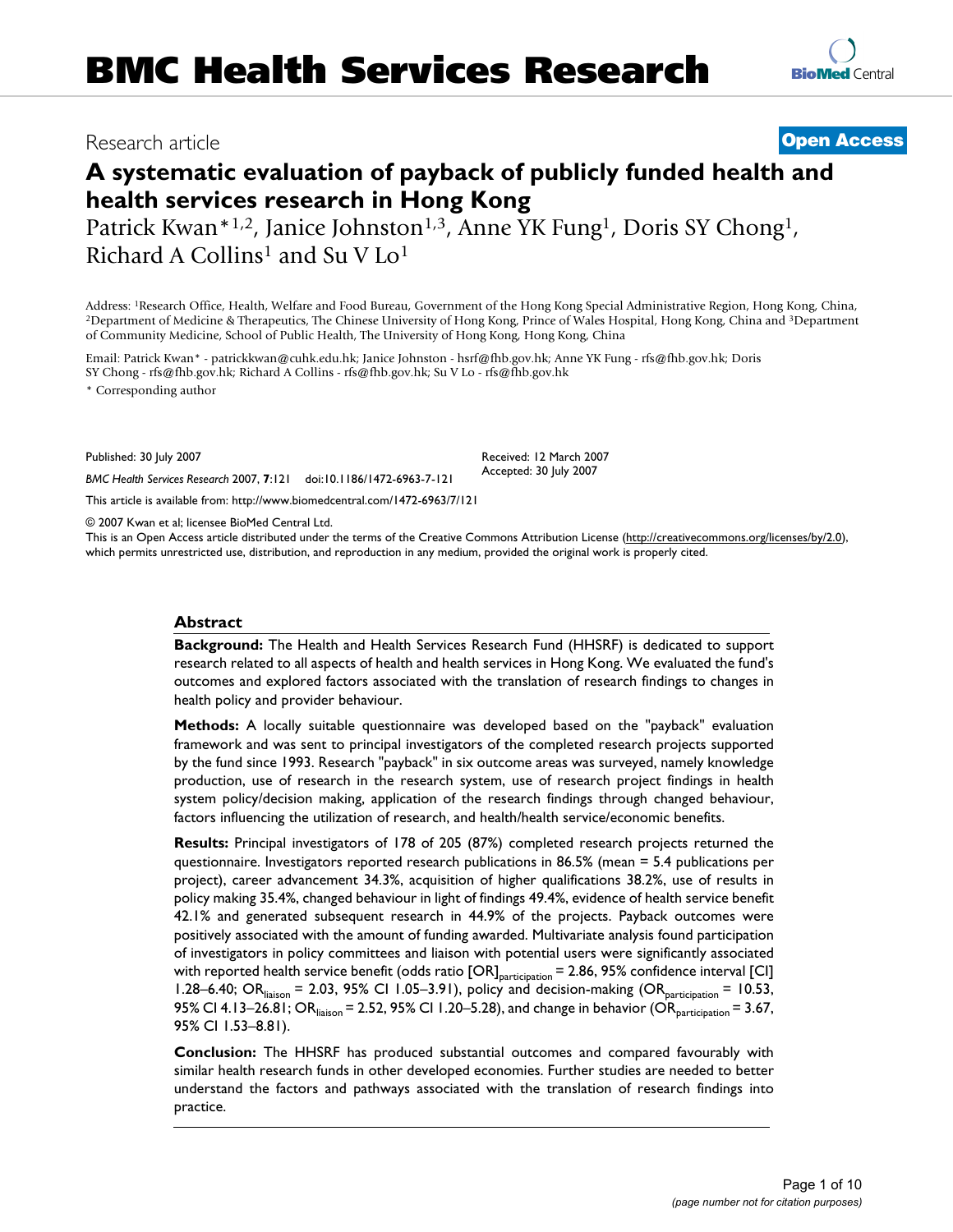# **Background**

While research is believed to be essential in guiding improvements in health systems and developing new initiatives [1], there is growing recognition of the importance of measuring its returns [2-7]. In developed countries with long histories of publicly financing health research, providing evidence of benefit has increasingly become the criterion by which research agencies are evaluated and funding continuation assessed [8,9]. Evaluating research outcomes potentially allows the development of more effective strategies to increase the likelihood of the implementation of "successful" research [7].

 Although the "best" way to evaluate research outcomes to become one of the most widely adopted models to remains controversial, there is a general consensus that the evaluation should capture not only "academic" outputs (e.g. peer reviewed papers), but wider attributable health and socio-economic benefits that may include knowledge production, research targeting and capacity building, informing policy/decision making, behaviour change, product development, health and health service benefits and economic benefits [3-6,10]. Aiming to encompass these multiple dimensions, the "payback" framework, developed in the 1990s, is gaining popularity evaluate health research funds internationally (Table 1) [11-17].

Although Hong Kong currently enjoys a relatively affluent economy, public funding for academic research was only formally established in the late 1980s. Funding allocation for projects in the fields of biology and medicine typically accounts for approximately one third of the total research budget [18]. Recognizing the need for locally relevant evidence to inform health policy and practice, the government has been supporting applied health research through the Health and Health Services Research Fund (HHSRF) since 1993. The fund aims to maximize population health, improve the quality of life, and enhance the standard and cost-effectiveness of the health system through funding research that generates new knowledge in areas of human health and health services [19].

 evaluation of outcomes of research projects supported by the fund since it was established in 1993. The objectives of the study were to quantify the outcomes of completed To demonstrate accountability of public funding and to provide an evidence base for assessment of continuation of funding, we undertook for the first time a systematic research projects supported by the fund using the "payback" framework, in comparison with the more established health research funds abroad. We also explored factors associated with the impact of research outcomes on health policy and provider behaviour. Our results could have relevance for research funds planning similar evaluation exercises, particularly those that are less well established.

# **Methods**

# *Research projects evaluated*

 required to submit a final report. When the final report is The HHSRF awards competitive grants to support a diverse range of health research projects, with an emphasis on public health and health services. Application to the fund is open to all professionals engaged in health research in Hong Kong, including those in academic institutions, public and private healthcare sectors. Applications are subject to a stringent peer review process by both international and local experts. Each finished project is considered satisfactory after peer review, the project is considered "completed". As of March 2006, out of 1,346 applications received, a total of 285 projects worth HKD110.1 million (HKD 7.8 = USD 1) have been approved for funding. Of these, 205 projects worth HKD 73.1 million (HKD 7.8 = USD 1) have been completed and were the subject of this study (Figure 1). The mean funding amount per completed project was HKD356,585 (median HKD341,048, range HKD 6,110 to HKD 993,300). The usual funding ceiling per project was HKD 800,000 and the standard maximum duration was 24 months.

# *Development of evaluation questionnaire*

We adapted the payback evaluation framework questionnaire developed by the Health Economics Research Group

#### **Table 1: Categories of outcome in the "payback" framework**

<sup>1)</sup> Knowledge production: any accepted peer or non-peer reviewed publication (journal article, abstract, editorial, letter, book, book chapter, conference proceeding, report or others).

<sup>2)</sup> Use of research in the research system: a) the acquisition of formal qualifications by members of the research team, other research staff or prostgraduate students, b) career advancement for any members of the project team, and c) use of project findings for methodology in subsequent research by members of the project team

<sup>3)</sup> Use of research project findings in health system policy/decision making: project findings that could be used in policy/decision making at any level of the health service such as geographic level and organisation level

<sup>4)</sup> Application of the research findings through changed behaviour: changes in behaviour observed or expected through the application of findings to research-informed policies at a geographical, organisation and population level

<sup>5)</sup> Factors influencing the utilisation of research: estimated impact of research dissemination in terms of policy/decision making/behavioural change. 6) Health/health service/economic benefits arising from funded research: benefits that may or are expected to accrue from research funding such as improved service delivery; cost savings; improved health; or increased equity.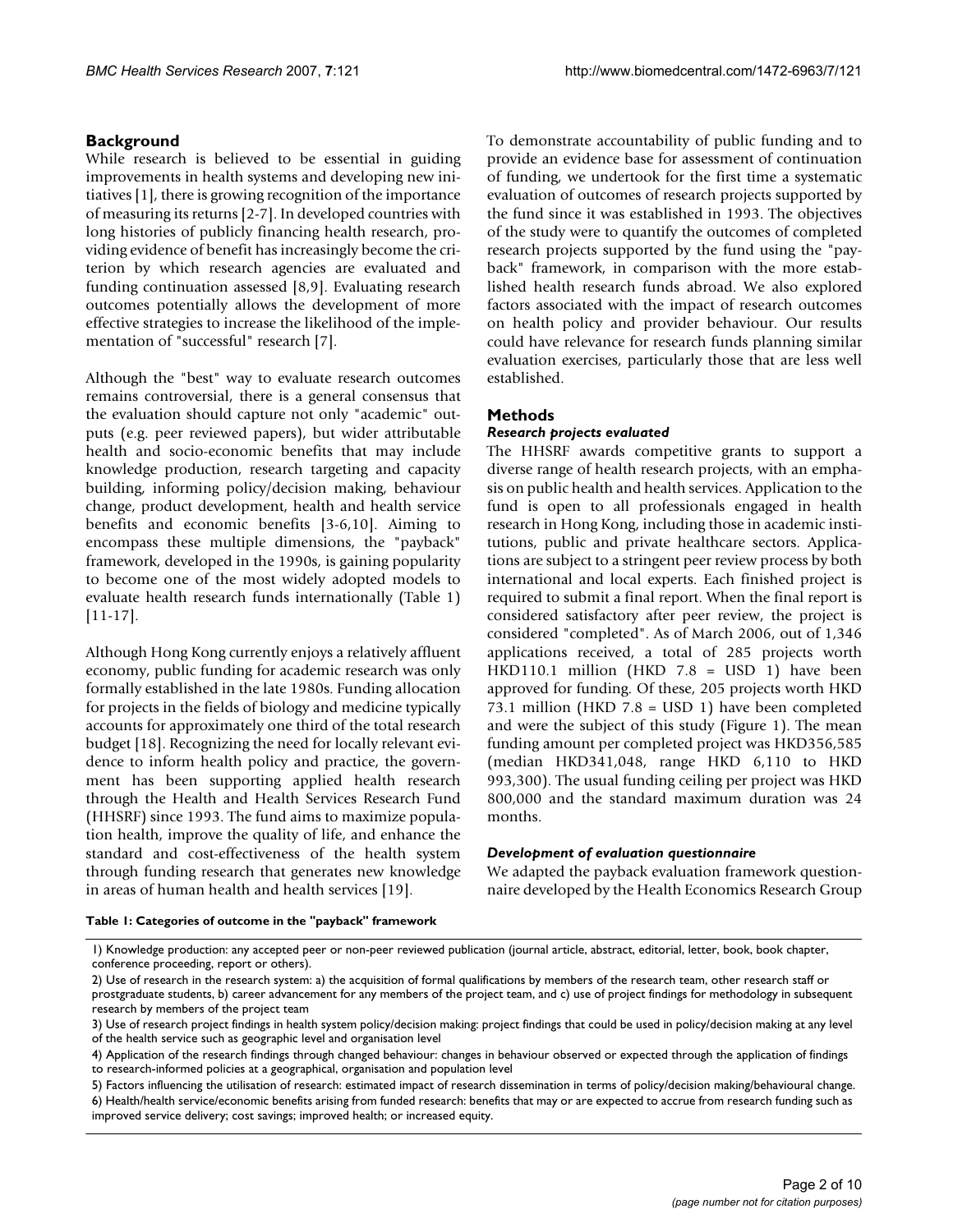

Flow diagram of projects funded by the Health and Health Services Research Fund (HHSRF) from 1993 to March 2006 **Figure 1** 

Flow diagram of projects funded by the Health and Health Services Research Fund (HHSRF) from 1993 to March 2006.

 ducted on 5 projects to assess the acceptability and feasi- d) application of the research findings through changed at Brunel University, UK [14]. The revised questionnaire contained additional items drawn from literature review and consultation with local experts. A pilot test was conbility of the questionnaire in the local setting. Minor modifications were made to better reflect the local context and readability. The final questionnaire [See Additional File 1] comprised six sections: a) knowledge production, b) use of research in the research system, c) use of research project findings in health system policy/decision making, behaviour [12], e) factors influencing the utilization of research, and f) health/health service/economic benefits.

### *Data collection*

 questionnaires was end of June 2006. Returned question-We sent the questionnaire in March 2006 to the principal investigators (PI) of the 205 completed projects (i.e. one questionnaire per project). To maximize return, at two to four week time intervals, we sent reminders to PIs via email, fax and/or by telephone. Where the PIs had left Hong Kong, co-investigators were invited to complete the questionnaire. The deadline for returning the completed naires were checked for missing, inconsistent or unclear responses. Where necessary, PIs were contacted for further clarification.

#### *Data processing*

 each project by the PIs in the returned questionnaires and We counted the total number of publications reported for

 and behaviours changed or influenced for each project. findings prior to or during the conduct of the project and categorized publications into those published in peer reviewed or non-peer reviewed journals for analysis. For publications indexed by the Science Citation Index or Social Sciences Citation Index of the Institute of Scientific Information (ISI) [20,21], we retrieved the number of citations per publication as of July 2006, and the impact factor and rank within its subject category of the journal in which the publication appeared from the ISI website as of 2004. Based on the information provided by the PIs in the returned questionnaires, we counted the number of academic qualifications or career promotions acquired by members of the research team, the policies influenced, Except for knowledge production, PIs were asked to estimate the contribution or expected impact of the research project on a categorical scale (considerable [≥ 75%], moderate  $[26-74\%]$  or small  $[≤ 25\%]$ ). PIs were also asked to give evidence to support their impact assessment and participation in health-related policy/advisory committees. In addition, PIs were asked in the questionnaire whether there was any liaison with potential users of the research the reply was counted as a dichotomous response.

 529,900), and high (HKD 532,242 – HKD 993,300); and We retrieved the investigator and project demographics, including type of project administering institution (university, hospital, or other agency), department or work place affiliation of the PIs, funding award in Hong Kong dollars and project duration, from the fund's electronic management database. Funding awards and project duration were categorized into tertiles respectively: low (HKD 6,110 – HKD 97,180), medium (HKD 98,940 – HKD short (4 – 15 months), intermediate  $(>15 - 24$  months), and long (>24 – 56 months). To explore the impact of time on research publication we computed the duration from project completion in years dichotomizing the variable at the mean for the analysis.

#### *Statistical analysis*

 data, to examine the association between the mean Univariate analyses by Chi-square test and Student t-test were used to test associations or differences between projects with and without returned questionnaires, and between the payback framework categories and funding award. We used logistic regression to identify factors associated with the uptake of research to inform policy decisions, leading to behavioural change or health service benefit adjusting for the number of peer reviewed publications, post-completion participation of the PI in heathrelated policy/advisory committees, pre- or post-liaison with potential users, funding amount, project duration and type of administering institution. We used negative binomial regression, accounting for over dispersion in the number of peer-reviewed publications and the fund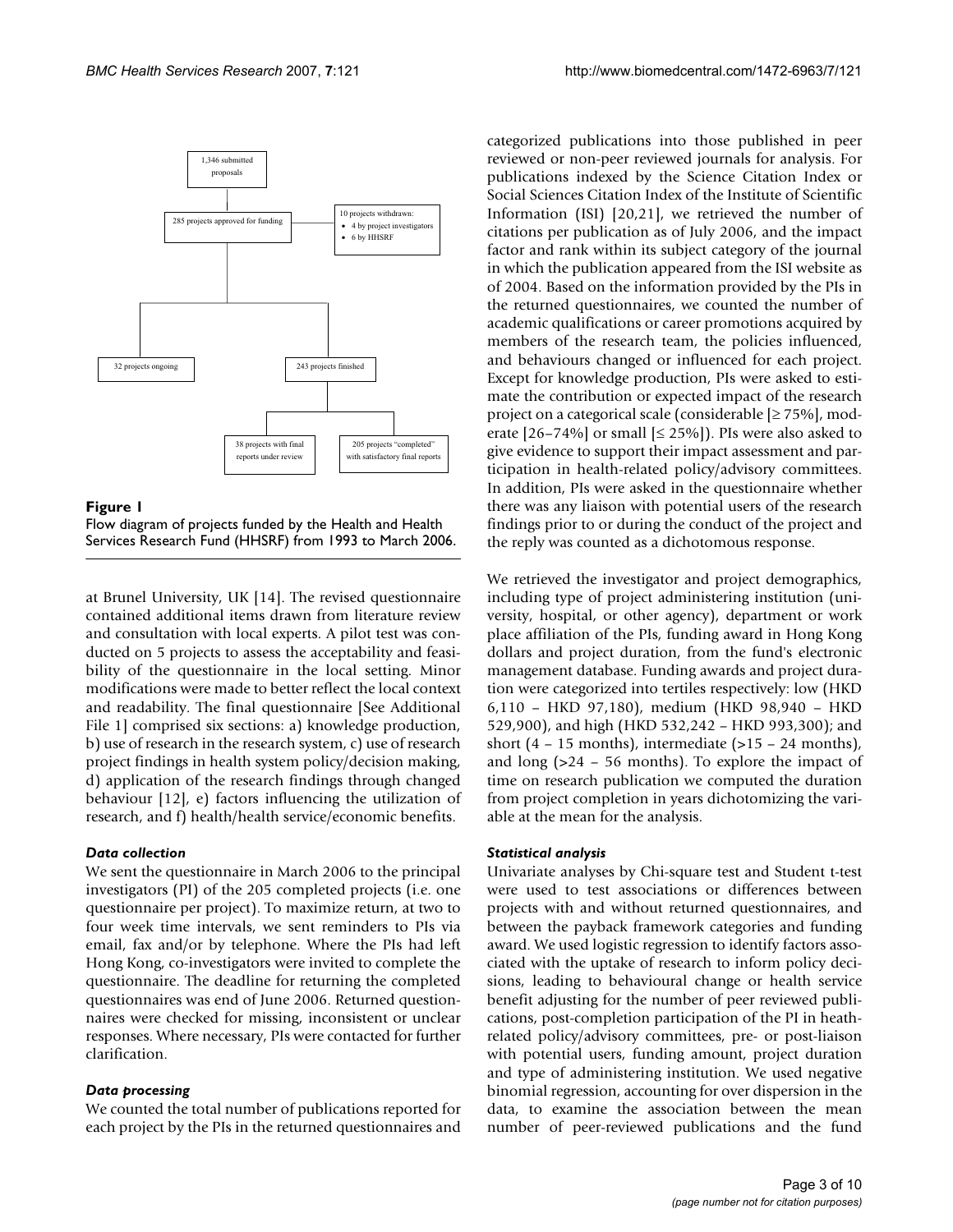award, project duration, years from project completion and the type of project administering institution.

We analyzed the data using SAS for Windows (version 9.1). P-values of <0.05 (two-sided) were considered statistically significant.

# **Results**

 7.75, range 3.25 to 10.83). The questionnaire response Of the 205 questionnaires sent, 178 (86.8%) were completed and returned by investigators. The mean duration between project completion and questionnaire return was 6.34 years (median 6.25, range 1.75 to 10.92), which was significantly shorter than that for projects for which questionnaires were not returned (mean 7.76 years, median rate was inversely related to the time from project completion (p <0.001,  $R^2$  = 0.75; Figure 2). In particular, significantly greater proportion of questionnaires were returned for projects completed 7 years or less compared with those completed longer than 7 years (94.0% [109/116] vs. 77.5% [69/89], odds ratio [OR] 4.51, 95% confidence interval [CI] 1.81–11.23).

 projects for which questionnaires were returned and not Otherwise, there was no significant difference between returned in terms of the funding award, duration of project, or the type of administering institution (Table 2).

# *Research payback*

### *Knowledge production*

Among the 178 projects with returned questionnaires, 154 (86.5%) reported research publications. The mean number of publications per project was 5.4 (standard





deviation [SD] 8.1). 70.8% (126 of 178) of projects reported peer reviewed publications with a mean number of 2.1 (SD 2.7) per project. Among the 377 peer-reviewed publications, 295 (78.2%) were published in journals that were listed in ISI Science or Social Sciences Citation Index. These publications had a mean of 1.9 (SD 4.0) citations per year (Table 3). 18.6% of the peer reviewed publications were published in one of the top three journals of their respective subject categories or in journals with impact factors greater than 7. The average expenditure per peer-reviewed publication was HKD 167,690.

### *Research targeting and capacity building*

 median 1 postgraduate degree per project, range 1 to 6); 57.3%. As an indication of research capacity building, 44.9% (80 of 178) of projects led to subsequent research Career advancement of research team members was reported for 34.3% (61 of 178) of projects (median 1 project team member per project, range 1 to 4); of these, the impact by the projects on this outcome was considerable ( $\geq$  75%) in 13.2%. Acquisition of higher qualifications was reported for 38.2% of projects (68 of 178, of these, the impact by the projects was considerable in (median 1 new research project per project, range 1 to 7); of these, the impact by the projects was considerable in 37.4%. In total, there were 115 new research projects worth HKD 123.0 million.

# *Informing policy, behaviour change, health service benefits*

 guidelines on the use of non-steriodal anti-inflammatory About one third (35.4%) of the projects reported impact on informing policy through treatment guidelines, treatment protocols, reference standards, and Cochrane reviews; many led to participation of PIs in health-related policy/advisory committees. An example was the inclusion of results from funded projects in formulation of drugs and COX-2 inhibitors by the 2005 US Task Force and the Maastricht-3 Consensus Report.<sup>22</sup> As another notable example, funding for the prevalence and economic impact of tobacco induced diseases, and effectiveness of smoking cessation has provided pivotal support for changes to tobacco legislation and regulation [23].

About one half (49.4%) of the projects were reported to have led to changes in behaviour or clinical practice in health service managers, providers and the general public. The PIs of 42.1% of the projects reported health service benefit from the funded projects including cost reduction through the adoption of cost effective treatment strategies, qualitative improvements in health service delivery, improve effectiveness of public health policies, and revenue gained from the selling of intellectual property rights. For instance, in addition to providing evidence to support legislation changes, results from the tobacco related studies have influenced the uptake of smoking cessation inter-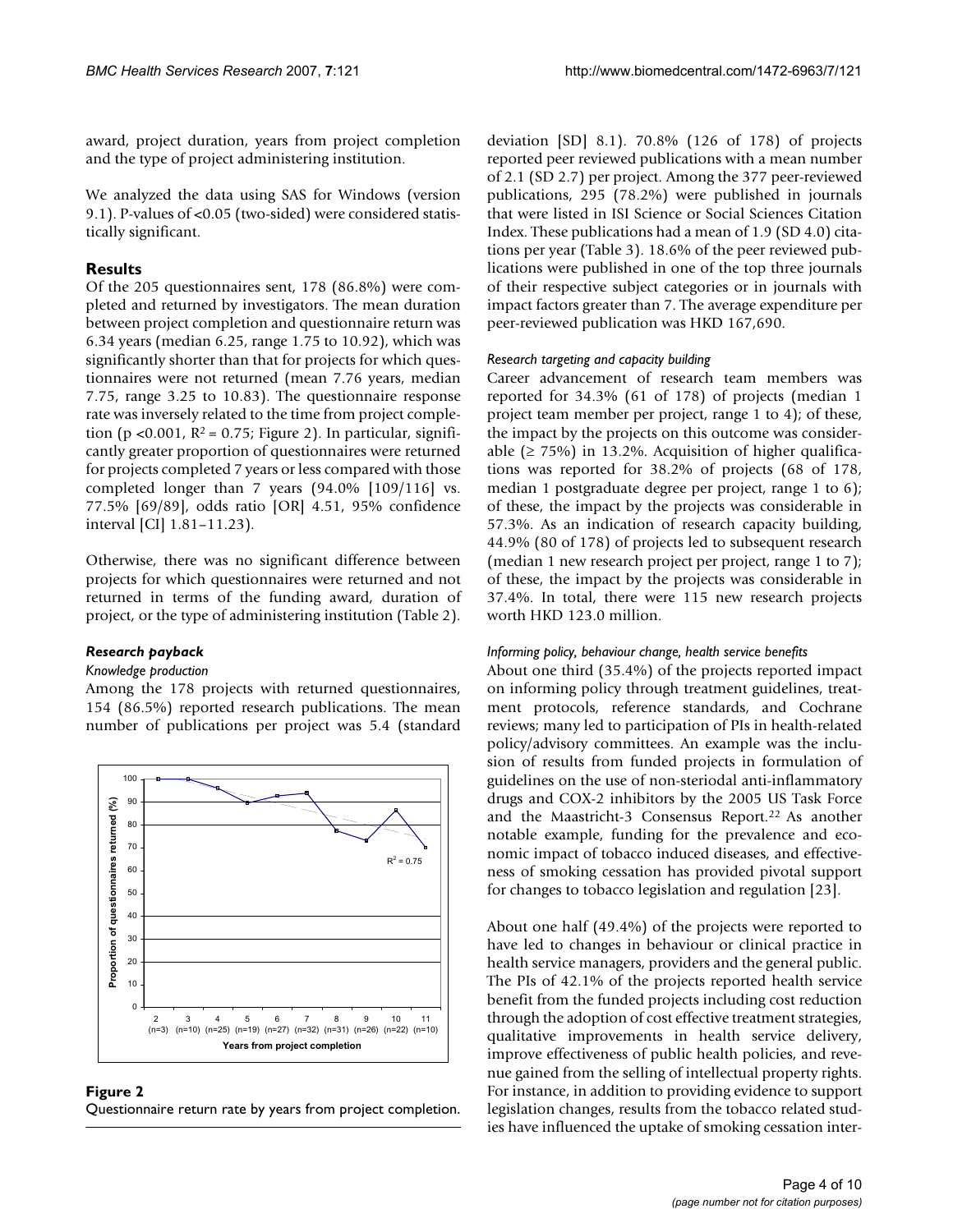|                               | Projects with questionnaires returned |         | Projects without questionnaires returned |           |         |
|-------------------------------|---------------------------------------|---------|------------------------------------------|-----------|---------|
|                               | N                                     | %       | N                                        | %         | P value |
| Administering institutions    |                                       |         |                                          |           |         |
| <b>Universities</b>           | 152                                   | 86.9%   | 23                                       | 13.1%     | 1.000   |
| Hospitals and other agencies  | 26                                    | 86.7%   | 4                                        | 13.3%     |         |
|                               | Mean                                  | SD      | Mean                                     | <b>SD</b> | p-value |
| Years from project completion | 6.34                                  | 2.27    | 7.76                                     | 1.79      | < 0.001 |
| Funding award (HKD)           | 355,163                               | 275,492 | 367,338                                  | 275.381   | 0.832   |
| Project duration (months)     | 20.6                                  | 10.1    | 20.1                                     | 8.6       | 0.770   |

# **Table 2: Comparison of characteristics of projects with evaluation questionnaire returned or not returned**

#### **Table 3: Association between funding award and research payback**

|                                                                                               |            | Funding Award* |            |            |         |
|-----------------------------------------------------------------------------------------------|------------|----------------|------------|------------|---------|
|                                                                                               |            | Low            | Moderate   | High       | P value |
|                                                                                               | N(%)       |                | $n(\%)$    |            |         |
| Knowledge production                                                                          |            |                |            |            |         |
| Projects with publications                                                                    | 154(86.5)  | 45 (79.0)      | 56 (87.5)  | 53(93.0)   | 0.09    |
|                                                                                               | Mean(SD)   |                | Mean (SD)  |            |         |
| Publications per project                                                                      | 5.4(8.1)   | 2.8(3.2)       | 5.0(5.6)   | 8.5(12.0)  | < 0.001 |
| Peer reviewed publications per project                                                        | 2.1(2.7)   | 1.1(1.7)       | 2.0(2.5)   | 3.3(3.3)   | < 0.001 |
| Journal impact factor                                                                         | 3.0(3.9)   | 1.9(1.6)       | 2.7(2.7)   | 3.5(5.0)   | < 0.001 |
| Journal ranking                                                                               | 19.7(24.7) | 35.7(45.7)     | 17.0(16.7) | 16.1(15.2) | 0.02    |
| Citations per year                                                                            | 1.9(4.0)   | 2.5(6.4)       | 1.3(1.4)   | 2.2(4.1)   | 0.23    |
|                                                                                               | N(%)       |                | $n(\%)$    |            |         |
| <b>Research utilisation</b>                                                                   |            |                |            |            |         |
| Led to participation in health-related policy/advisory committees post research<br>completion | 34(19.1)   | 8(14.0)        | 13(20.3)   | 13(22.8)   | 0.47    |
| Pre- and during- research process liaison with potential users                                | 69(38.8)   | 19(33.3)       | 25(39.1)   | 25(43.9)   | 0.51    |
| Research targeting and capacity building                                                      |            |                |            |            |         |
| Generated subsequent research                                                                 | 80(44.9)   | 16(28.1)       | 29(45.3)   | 35(61.4)   | 0.002   |
| Led to qualifications                                                                         | 68(38.2)   | 19(33.3)       | 20(31.3)   | 29(50.9)   | 0.06    |
| Led to career advancement                                                                     | 61(34.3)   | 9(15.8)        | 25(39.1)   | 27(47.4)   | 0.001   |
| Informing policy and decision making                                                          |            |                |            |            |         |
| Findings used in policy making                                                                | 63(35.4)   | 13(22.8)       | 23(35.9)   | 27(47.4)   | 0.02    |
| Findings expected to be used in policy making                                                 | 32(27.8)   | 5(11.4)        | 14(34.2)   | 13(43.3)   | 0.01    |
| Application of the findings through changed behaviour                                         |            |                |            |            |         |
| Led to changes in behaviour                                                                   | 88(49.4)   | 23(40.4)       | 27(42.2)   | 38(66.7)   | 0.01    |
| Expected to lead to changes in behaviour                                                      | 36(40.0)   | 10(29.4)       | 16(43.2)   | 10(52.6)   | 0.22    |
| Health and health service benefit                                                             |            |                |            |            |         |
| Reported health service benefit                                                               | 75(42.1)   | 23(40.4)       | 24(37.5)   | 28(49.1)   | 0.41    |
| Expected future health service benefit                                                        | 34(33.0)   | 8(23.5)        | 11(27.5)   | 15(51.7)   | 0.04    |

\*Low = HKD 6,110–97,180; Moderate = HKD98,940–529,900; High = HKD532,242–993,300.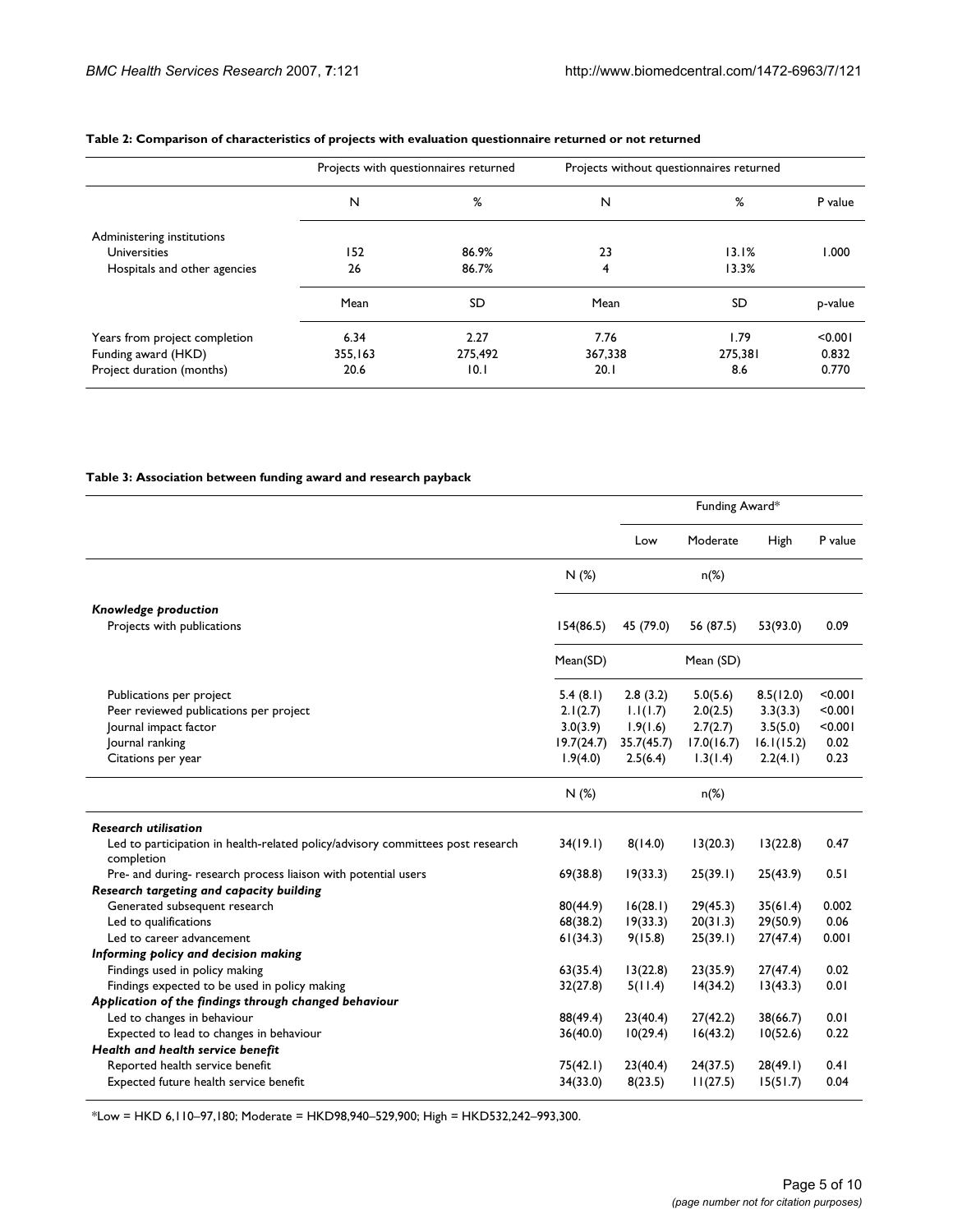of Health in Hong Kong [23]. Univariate analyses revealed ventions by the public hospital authority and Department a significant funding dose response gradient (higher funding awards) with almost all aspects of the payback categories (Table 3).

### *Comparison with other research funds*

Based on the modified payback framework we benchmarked the outputs and outcomes of HHSRF funded research against those reported by funds of other countries. Two National Health Service Research and Development Programmes in the UK [12,13] were selected for comparison. Although these evaluations focused on specific research programmes rather than an overall programme they were of similar funding scope to the HHSRF and also evaluated by the payback framework. There is a striking similarity between these three evaluations and the HHSRF compared favorably in all payback categories (Figure 3).

# *Factors associated with the impact of research outcomes on health policy and provider behaviour*

Table 4 shows that participation in health related policy/ advisory committees post research completion and liaison with potential users pre- and during-the research process were independently predictive of reported health and health service benefit ( $OR$ <sub>participation</sub> = 2.86, 95% CI 1.28–6.40; OR<sub>liaison</sub> = 2.03, 95% CI 1.05–3.91), policy and decision-making (OR<sub>participation</sub> = 10.53, 95% CI 4.13-26.81; OR<sub>liaison</sub> = 2.52, 95% CI 1.20-5.28), and application of the findings through behaviour change  $(OR_{participa} -)$ 



# Comparison of the Health and Fund (HHSRF) and two National Health Service Research and Development Programmes (NHS-1 [12] and NHS-2 [13]) in various payback categories Health Services Research **Figure 3**

Comparison of the Health and Health Services Research Fund (HHSRF) and two National Health Service Research and Development Programmes (NHS-1 [12] and NHS-2 [13]) in various payback categories.

 $t_{\text{ion}}$  = 3.67, 95% CI 1.53–8.81). Increased funding award was also associated with increased behaviour change  $(OR<sub>high</sub> = 3.01, 95\% CI 1.05-8.66).$ 

 to those with short duration (4 – 15 months), project Results from negative binomial regression analysis showed that significantly greater number of peer-reviewed papers published was found for projects with high (HKD 532,242 – HKD 993,300) funding awards (mean difference 0.76 compared with projects with low funding awards, 95% CI 0.19–1.33). Although projects with intermediate duration (15 – 24 months) appeared to have greater number of peer-reviewed publications compared duration was not significantly associated with such publications overall (Table 5).

 initiation applicable across Hong Kong; and inclusion of The effect of post research participation in health related policy/advisory committees and pre- or during-liaison with potential users is an essential component of the translation of research into practice, this effect is most likely strongest at the local level. Publication is necessary for international impact. The principal investigators reported numerous examples of research related impact ranging from the evaluation of unit based protocols and service delivery at the local departmental/hospital level; the development guidelines, programme planning and research outcomes in international treatment guidelines and protocols through the Cochrane library and WHO at the international level. Some examples are given in Table 6.

# **Discussion**

 levels of health care provision. However, in most health health and medical interventions has not been a strong Research is recognized as an essential feature of health care development and is increasingly used to influence all care systems, including that in Hong Kong, the assessment of need, delivery of care and evaluation of preventive feature. Health services research has the potential to substantially contribute to and influence health-related decision-making whether at the policy, practice, individual patient or population level. Well-structured research programmes are fundamental to adequate monitoring of the massive investments governments make in health care and to ensuring the appropriateness of future health care provision. Pressure to assess "value for money" in the use of public sector resources for research funding has risen in recent years [2-9]. Documenting the attributable research funding outputs or outcomes is essential for establishing the evidence base substantiating the "payback" or return on investment of public funds made available for health care research.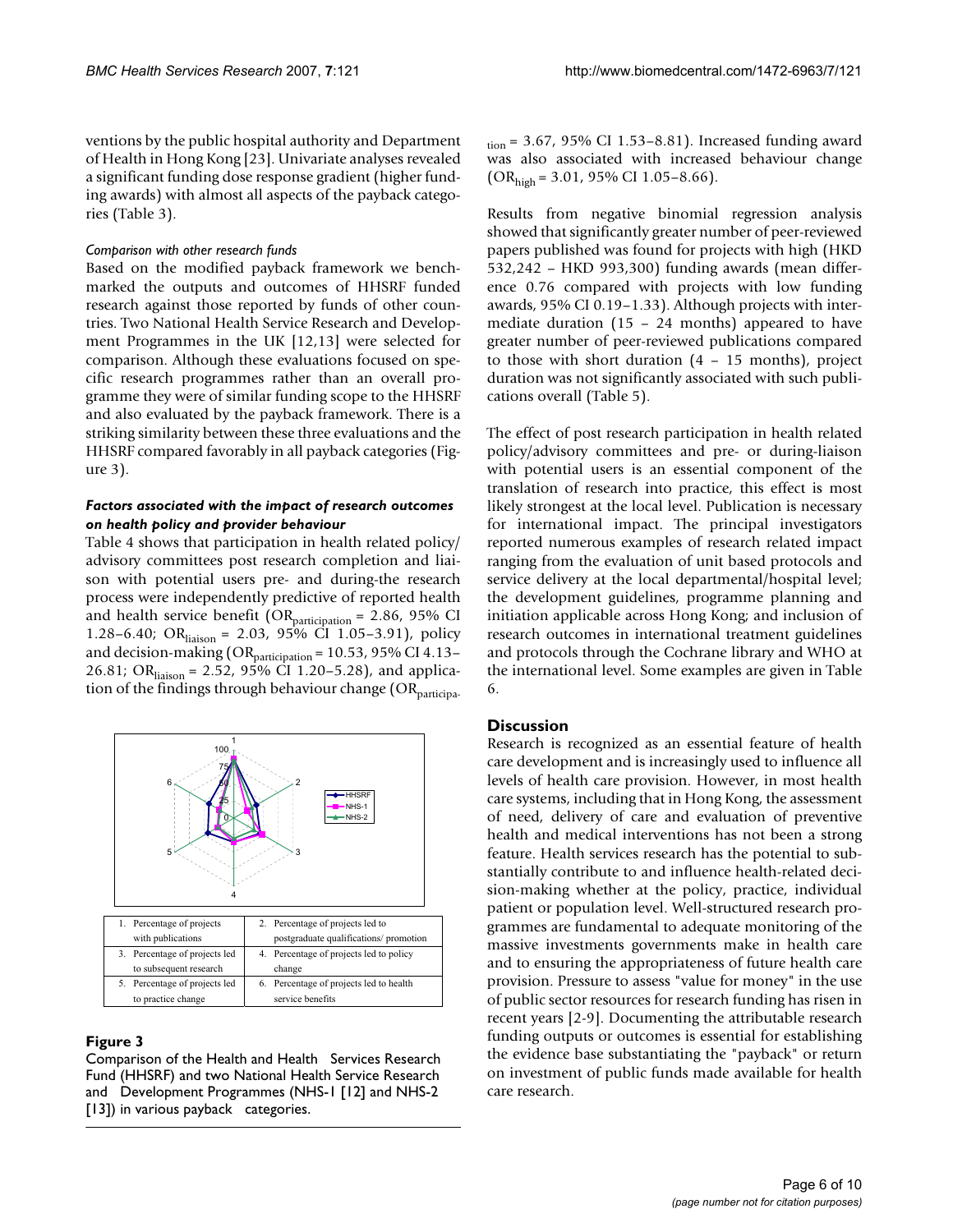**Table 4: Factors associated with the uptake of research to inform policy decisions, lead to behavioural change and health service benefit** 

|                                                                                        | Informing policy and<br>decision making |         | Application of the findings<br>through changed behaviour |         | Health and health<br>service benefit   |         |
|----------------------------------------------------------------------------------------|-----------------------------------------|---------|----------------------------------------------------------|---------|----------------------------------------|---------|
|                                                                                        | <b>Adjusted Odds</b><br>Ratio (95% CI)  | P value | <b>Adjusted Odds</b><br>Ratio (95% CI)                   | P value | <b>Adjusted Odds</b><br>Ratio (95% CI) | P value |
| Knowledge production                                                                   |                                         | 0.79    |                                                          | 0.88    |                                        | 0.08    |
| No peer reviewed publications                                                          | 1.00                                    |         | 1.00                                                     |         | 1.00                                   |         |
| $\leq$ 2.1 publications per project                                                    | 0.80(0.32, 2.00)                        |         | 1.22(0.54, 2.75)                                         |         | 2.38(1.05, 5.40)                       |         |
| >2.1 publications per project                                                          | 0.70(0.25, 1.96)                        |         | 1.20(0.48, 2.98)                                         |         | 1.27(0.50, 3.21)                       |         |
| <b>Research utilisation</b>                                                            |                                         |         |                                                          |         |                                        |         |
| Participation in health-related policy/advisory<br>committees post research completion | 10.53(4.13, 26.81)                      | < 0.001 | 2.86(1.28, 6.40)                                         | 0.01    | 3.67(1.53, 8.81)                       | 0.004   |
| Pre- and during- research process liaison with potential<br>users                      | 2.52(1.20, 5.28)                        | 0.01    | 2.03(1.05, 3.91)                                         | 0.03    | 1.09(0.56, 2.15)                       | 0.79    |
| Funding award*                                                                         |                                         | 0.17    |                                                          | 0.56    |                                        | 0.04    |
| Low                                                                                    | 1.00                                    |         | 1.00                                                     |         | 1.00                                   |         |
| Moderate                                                                               | 1.98(0.72, 5.39)                        |         | 0.85(0.36, 1.99)                                         |         | 1.03(0.44, 2.42)                       |         |
| High                                                                                   | 3.18(0.95, 10.71)                       |         | 1.34(0.47, 3.78)                                         |         | 3.01(1.05, 8.66)                       |         |
| <b>Project duration (months)</b>                                                       |                                         | 0.72    |                                                          | 0.97    |                                        | 0.24    |
| Short $(4 - 15$ months)                                                                | 1.00                                    |         | 1.00                                                     |         | 1.00                                   |         |
| Intermediate $(15 - 24$ months)                                                        | 0.74(0.26, 2.12)                        |         | 0.93(0.37, 2.31)                                         |         | 0.51(0.20, 1.29)                       |         |
| Long $(24 – 56$ months)                                                                | 1.04(0.34, 3.22)                        |         | 1.01(0.37, 2.76)                                         |         | 0.90(0.33, 2.46)                       |         |
| <b>Administering institution</b>                                                       |                                         | 0.87    |                                                          | 0.26    |                                        | 0.71    |
| Universities                                                                           | 1.10(0.36, 3.33)                        |         | 0.58(0.23, 1.48)                                         |         | 1.20(0.45, 3.18)                       |         |
| Hospitals and other agencies                                                           | 1.00                                    | 1.00    | 1.00                                                     |         |                                        |         |

\*Low = HKD 6,110–97,180; Moderate = HKD98,940–529,900; High = HKD532,242–993,300

CI, confidence interval

To our knowledge this is one of the largest studies of out- reducing the risk of bias. Indeed among projects comcomes from a single public health research fund using the pleted within the past 7 years, questionnaires were payback framework in terms of the number of individual returned for nearly 95% of projects. The rate of questionprojects evaluated. The robustness of findings of the naire return dropped off significantly for projects compresent study has benefited from the high rate of return of pleted more than 7 years before, which might reflect a evaluation questionnaires by the investigators (86.8%), lower incentive for investigators to respond due to the

#### **Table 5: Factors associated with the publication of peer reviewed journal papers**

|                                  | Mean Difference | (95% CI)        | P value |
|----------------------------------|-----------------|-----------------|---------|
| <b>Funding award</b>             |                 |                 | 0.02    |
| Low                              | 0               |                 |         |
| Moderate                         | 0.32            | $(-0.19, 0.83)$ |         |
| High                             | 0.76            | (0.19, 1.33)    |         |
| <b>Project duration (months)</b> |                 |                 | 0.12    |
| Short $(4 - 15$ months)          | 0               |                 |         |
| Intermediate $(15 - 24$ months)  | 0.53            | (0.01, 1.04)    |         |
| Long $(24 - 56$ months)          | 0.49            | $(-0.05, 1.04)$ |         |
| Years from project completion    |                 |                 | 0.43    |
| $\leq$ 7 years                   | $\mathbf 0$     |                 |         |
| > 7 years                        | 0.16            | $(-0.23, 0.54)$ |         |
| <b>Administering institution</b> |                 |                 | 0.51    |
| <b>Universities</b>              | 0.19            | $(-0.36, 0.73)$ |         |
| Hospitals and other agencies     | 0               |                 |         |

\*Low = HKD 6,110 – 97,180; Moderate = HKD98,940 – 529,900; High = HKD532,242 – 993,300.

CI, confidence interval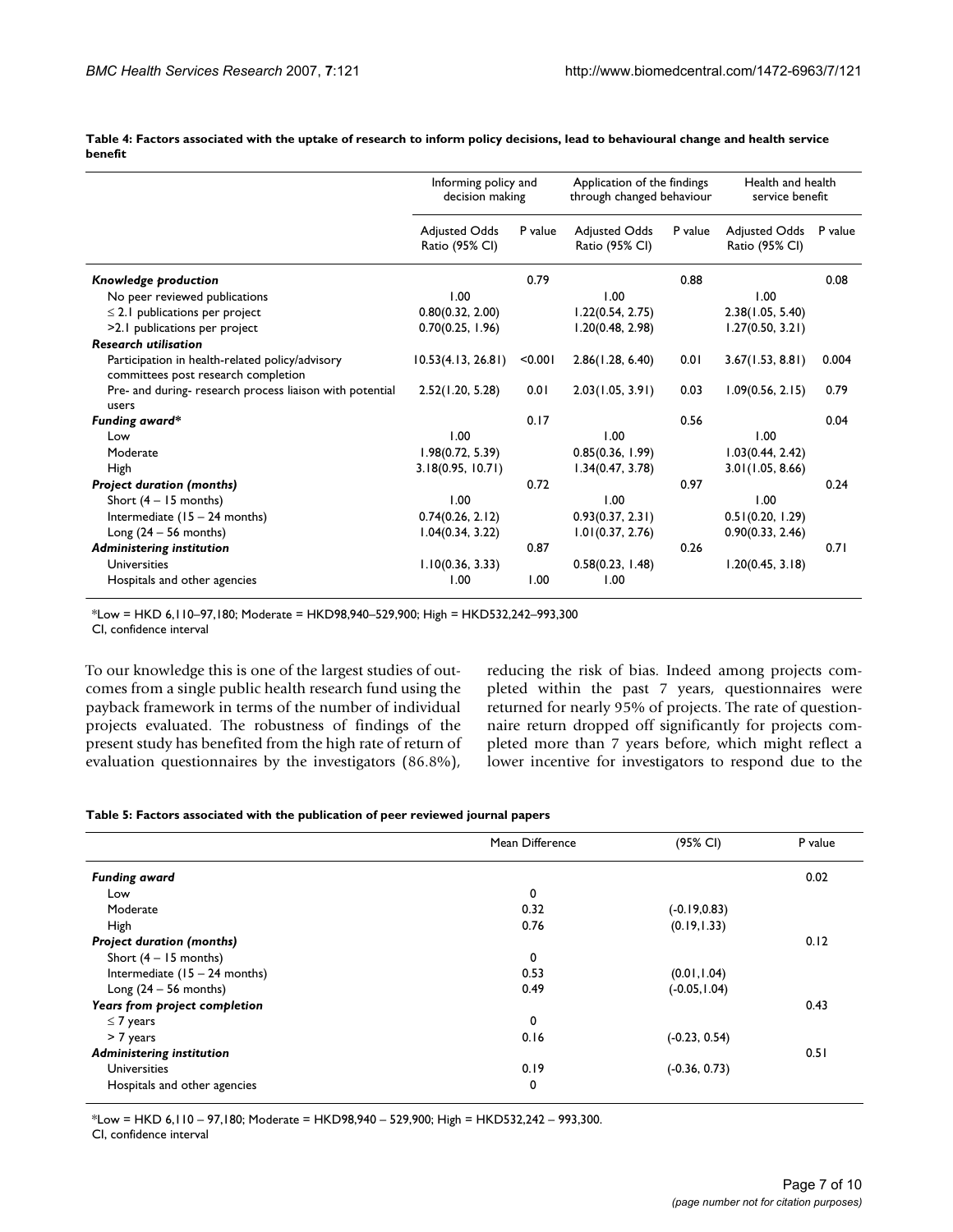#### **Table 6: Examples of impact of research outcomes on health policy and provider behaviour**

*Local hospital/health service level* 

 $<$  Improved reporting of unintentional child injury cases and liaison between the Hospital Authority Informatics and Accident and Emergency departments

 $<$  Improved liaison between the Education and Manpower Bureau and the Hospital Authority Child Psychiatry Services to address identification and treatment for children/adolescents at risk of suicide

*Hong Kong-wide level* 

 $\leq$  Improved protocols and pathways for monitoring treatment progress and readiness for discharge from hospitals

- Development of a programme protocol for the Pneumoconiosis Compensation Fund Board

 $\leq$  Translation and validation of more than 17 internationally recognized questionnaires and scales into Chinese

 $<$  Provided scientific evidence to support the Hong Kong Tobacco Control Legislation

*International level* 

 $<$  Research outcomes used in the support of Helicobacter pylori management guidelines (Maastricht-2 and Maastricht-3 Consensus Reports)

 $<$  Research outcomes guided Occupational Health Surveillance programmes in China and were influential in the inclusion of smoking as a health hazard for workers in China

 $<$  Inclusion in the Cochrane meta-analysis for the Cochrane Tobacco Addiction Review Group and Injury Prevention for Runners

long period of time elapsed since project completion. This observation might have implication for the optimal timing to conduct studies of similar nature in future.

 mented a significant contribution of the HHSRF to knowl- Although a number of publications were in high impact In spite of the fact that the total amount of funding awarded to the projects evaluated in this study is only a fraction of that awarded by more established research funds in other countries (for instance, the UK Medical Research Council's total research spending was GBP3.76 billion between 1995 and 2005) [24], our study docuedge generation through scientific publication at a level comparable to overseas research funds of a similar nature. This is demonstrated both in terms of the number of publications per funded project (HHSRF: mean 5.4 vs. Australian NHMRC [9]: mean 4.3) and 'value for money' in terms of expenditure per peer reviewed publication (HHSRF: mean HKD 167,690 vs. Australian NHMRC [9]: AUD 37,400 [approximately HKD 228,257]). However, it should be pointed out that these figures do not reflect the true total expenditure per publication, as the amount contributed by other funding sources, including those supporting the salaries of senior investigators, is unknown. journals we were unable to explicitly assess their individual impact on knowledge transfer of research into practice.

 investigators in Hong Kong – it is estimated that only We found relatively fewer subsequent research projects (44.9%) generated by HHSRF-funded projects. This might reflect the relatively lack of funding opportunities for 0.69% of Hong Kong's gross domestic product (GDP) was spent on research and development in all disciplines of science and technology in 2004, while the corresponding figures were 2.78% in the UK, 2.67% in USA, 1.96% in Canada, and 1.69% in Australia [25]. Nonetheless, the

 HHSRF has been instrumental in supporting the development of research capacity and building a research culture in Hong Kong. In addition, HHSRF-funded projects have led to similar outcomes in terms of change in policy and self-perceived health service benefit compared with overseas funds evaluated by the same payback framework (Figure 3).

With the relatively large sample of projects evaluated, we were able to explore factors associated with research outcomes. It is perhaps not surprising to find that increased funding awards were significantly associated with greater outcomes in a range of payback categories. Perhaps more importantly, by multivariate analysis, we found that liaison with policy makers and integration of researchers in the policy formulation process, rather than publications or funding award, were the key factors influencing health behaviour change, health policy and health care benefit, confirming previous impressions [26,27].

 of the effect could not be explicitly measured and verified The intrinsic limitations of the payback framework and the way it was applied should be recognized. Since information on project outcomes was provided by the investigators retrospectively, responses may reflect 1) recall bias, 2) over or under estimation of the effect of the research outcomes and 3) measurement error as the specific impact in all cases. There is inevitably a degree of subjectivity when researchers attribute their research findings to changes in health policy and behaviour, which involve a complex process with multiple factors at play, including political and economic consideration. It is also well recognized that researchers in different traditions or cultures vary in the way they conceptualize and explain the impact of their research [28]. It is likely that the heterogeneity in characteristics of the investigators sampled in this study has diluted the effect of the outcomes. In addition,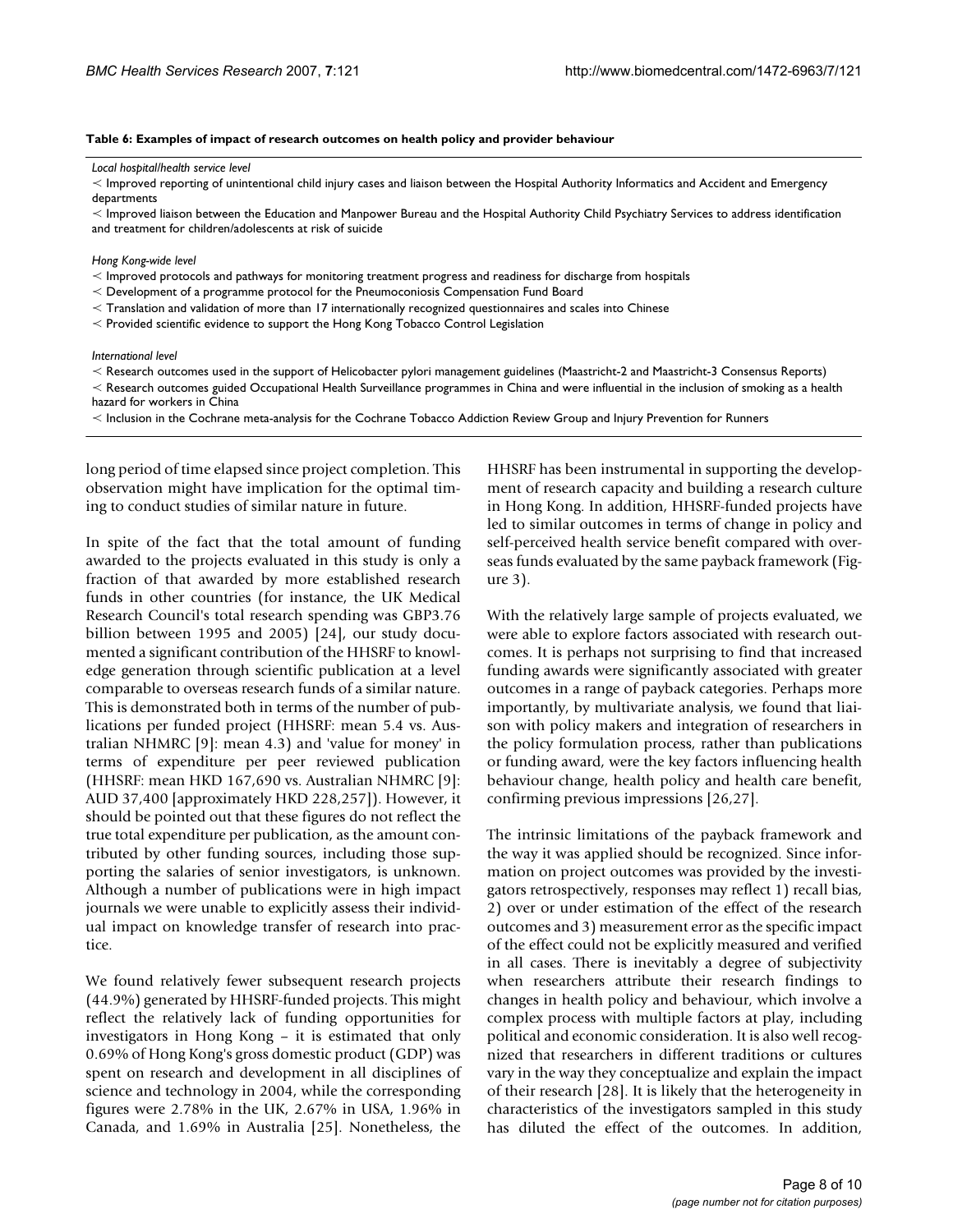which the multiple dimensions of health research outrespondent fatigue resulting from the length of the detailed questionnaire might also lead to response and information bias. In our study, the overall impact might also be underestimated, as PIs of projects completed more than 7 years prior to the survey were less likely to respond. Nonetheless, despite these shortcomings, with its growing acceptance by researchers and funding agencies, the payback framework represents a useful common tool by comes can be quantitatively and qualitatively measured, facilitating comparison in evaluation across different funds.

# **Conclusion**

In conclusion, despite the relatively young age and modest budget of the fund, the HHSRF has resulted in substantial outcomes as measured by a multi-level payback framework. As expenditure on research activities has to compete with alternative uses of scarce health services resources, the benefits arising from the investment should withstand rigorous evaluation. Quantifying the impact and payback of health services research and demonstrating the societal benefits is essential to providing the platform for continued policy support for health services research funding. Future research should focus on the overall long-term societal benefit factors that influence the uptake and translation of research into practice, and on improving the match between investigator initiated and policy directed research.

# **Competing interests**

The author(s) declare that they have no competing interests.

# **Authors' contributions**

PK and JJ designed and developed the study protocol, interpreted the results, and wrote the manuscript. AYKF designed and developed the protocol, interpreted the results, and participated in the revision of the manuscript. DSYC undertook the statistical analyses and participated in the revision of the manuscript. RAC developed the study protocol and participated in the revision of the manuscript. SVL conceived and supervised the study and helped to draft the manuscript. All authors read and approved the final manuscript.

# **Additional material**

### **Additional file 1**

*Evaluation questionnaire. Questionnaire sent to principal investigators to evaluate research outcomes.*  Click here for file [\[http://www.biomedcentral.com/content/supplementary/1472-](http://www.biomedcentral.com/content/supplementary/1472-6963-7-121-S1.doc) 6963-7-121-S1.doc]

# **Acknowledgements**

 We wish to thank Professor Martin Buxton and Dr. Stephen Hanney for their assistance in the development of the questionnaire. We thank all investigators for their time and effort in completing the questionnaire.

#### **References**

- 1. Commission on Health Research for Development: **Health research: essential link to equity in development.** New York: Oxford University Press; 1990.
- **[medical science.](http://www.ncbi.nlm.nih.gov/entrez/query.fcgi?cmd=Retrieve&db=PubMed&dopt=Abstract&list_uids=769161)** *Science* 1976, **192:**105-211. 2. Comroe JH Jr, Dripps RD: **[Scientific basis for the support of bio-](http://www.ncbi.nlm.nih.gov/entrez/query.fcgi?cmd=Retrieve&db=PubMed&dopt=Abstract&list_uids=769161)**
- 3. Buxton M, Hanney S: **[How can payback from health services](http://www.ncbi.nlm.nih.gov/entrez/query.fcgi?cmd=Retrieve&db=PubMed&dopt=Abstract&list_uids=10180843) [research be assessed?](http://www.ncbi.nlm.nih.gov/entrez/query.fcgi?cmd=Retrieve&db=PubMed&dopt=Abstract&list_uids=10180843)** *J Health Serv Res Policy* 1996, **1:**35-43.
- 4. Smith R: **[Measuring the social impact of research.](http://www.ncbi.nlm.nih.gov/entrez/query.fcgi?cmd=Retrieve&db=PubMed&dopt=Abstract&list_uids=11546684)** *BMJ* 2001, **323:**528.
- **[health research.](http://www.ncbi.nlm.nih.gov/entrez/query.fcgi?cmd=Retrieve&db=PubMed&dopt=Abstract&list_uids=12869343)** *J Health Serv Res Policy* 2003, **8:**165-170. 5. Lavis J, Ross S, McLeod C, Gildiner A: **[Measuring the impact of](http://www.ncbi.nlm.nih.gov/entrez/query.fcgi?cmd=Retrieve&db=PubMed&dopt=Abstract&list_uids=12869343)**
- **framework to measure the impact of health research.** CHIR: 6. Canadian Institutes of Health Research: **Developing a CIHR**  Ontario; 2005.
- **lines: applied bibliometric study.** *BMJ* 2006, **320:**1107-1111. 7. Grant J, Cottrell R, Cluzeau F, Fawcett G: **Evaluating "payback" on biomedical research from papers cited in clinical guide-**
- **ance Results Act of** 2006 [[http://www.whitehouse.gov/omb/mgmt-](http://www.whitehouse.gov/omb/mgmt-gpra/gplaw2m.html)8. **Office of Management and Budget. Government Perform**g<u>pra/gplaw2m.html]</u>. Accessed 5 September 2006
- **health and wealth.** *Med J Aust* 1992, **184:**282-286. 9. Kingwell BA, Anderson GP, Duckett SJ, Hoole EA, Jackson-Pulver LR, Khachigian LM, Morris ME, Roder DM, Rothwell-Short J, Wilson AJ, National Health and Medical Research Council Evaluations and Outcomes Working Committee: **Evaluation of NHMRC funded research completed in 1997, and 2003: gains in knowledge,**
- 10. **UK Evaluation Forum. Medical research: assessing the benefits to society** 1992 [\[http://www.acmedsic.ac.hk/images/project/](http://www.acmedsic.ac.hk/images/project/Mediclar.pdf) [Mediclar.pdf\]](http://www.acmedsic.ac.hk/images/project/Mediclar.pdf). Accessed 5 September 2006
- 11. Buxton M, Schneider W: **Assessing the payback from AHMRfunded research.** 1992 [\[http://www.ahfmr.ab.ca\]](http://www.ahfmr.ab.ca). Accessed 20 November 2006
- 12. Wisely J: **Assessing the benefits from the National Research and Development Programme in the area of Primary/Secondary Interface.** London: NHS London Regional Office; 2001.
- **Health.** London: NHS London Regional Office; 2001. 13. Wisely J: **Programme report on the National Research and Development Programme in the area of Mother and Child**
- **implementation methods programme.** In *HSRG Research*  14. Hanney S, Soper B, Buxton M: **Evaluation of the NHS R & D**  *Report No. 29* Health Economics Research Group, Brunel University, Uxbridge, Middlesex UB8 3PH, UK; 2003.
- 15. Magnan J, L'Heureux L, Taylor M, Thornley R: **Assessing the outputs and outcomes of Alberta's Health Research Fund.** 2003 [[http://www.ahfmr.ab.ca\]](http://www.ahfmr.ab.ca). Accessed 6 June 2006
- **piratory distress syndrome.** *Soc Sci Med* 2004, **60:**937-947. 16. Hanney S, Mugford M, Grant J, Buxton M: **Assessing the benefits of health research: lessons from research into the use of antenatal corticosteroids for the prevention of neonatal res-**
- **[paign.](http://www.ncbi.nlm.nih.gov/entrez/query.fcgi?cmd=Retrieve&db=PubMed&dopt=Abstract&list_uids=16049052)** *Rheumatology* 2005, **44:**1145-1156. 17. Wooding S, Hanney S, Buxton M, Grant J: **[Payback arising from](http://www.ncbi.nlm.nih.gov/entrez/query.fcgi?cmd=Retrieve&db=PubMed&dopt=Abstract&list_uids=16049052)  [research funding: evaluation of the Arthritis Research Cam-](http://www.ncbi.nlm.nih.gov/entrez/query.fcgi?cmd=Retrieve&db=PubMed&dopt=Abstract&list_uids=16049052)**
- 18. Research Grants Council of Hong Kong: **Annual Report.** 2005 [[http://www.ugc.edu.hk/eng/doc/rgc/publication/annual/](http://www.ugc.edu.hk/eng/doc/rgc/publication/annual/rgc_ar2005_e.pdf)  [rgc\\_ar2005\\_e.pdf](http://www.ugc.edu.hk/eng/doc/rgc/publication/annual/rgc_ar2005_e.pdf)]. Accessed 20 November 2006
- 19. Finance Committee: **Item 019 Health and Health Services Research Fund.** Hong Kong: Legislative Council (FCR(2004– 05)42); 2005.
- **number and citation counts of research papers.** *J Am Soc Info*  20. Boyack KW, Borner K: **Indicator-assisted evaluation and funding of research: visualizing the influence of grants on the**  *Sci Technology* 2003, **54:**447-461.
- 21. Wallins JA: **[Bibliometric methods: pitfalls and possibilities.](http://www.ncbi.nlm.nih.gov/entrez/query.fcgi?cmd=Retrieve&db=PubMed&dopt=Abstract&list_uids=16236137)**  *Basic Clin Pharmacol Toxicol* 2005, **97:**261-275.
- **[Maastricht III Consensus Report.](http://www.ncbi.nlm.nih.gov/entrez/query.fcgi?cmd=Retrieve&db=PubMed&dopt=Abstract&list_uids=17170018)** *Gut* 2007, **56:**772-781. 22. Malfertheiner P, Megraud F, O'morain C, Bazzoli F, El-Omar E, Graham D, Hunt R, Rokkas T, Vakil N, Kuipers EJ: **Current concepts in the management of** *Helicobacter pylori* **[infection – The](http://www.ncbi.nlm.nih.gov/entrez/query.fcgi?cmd=Retrieve&db=PubMed&dopt=Abstract&list_uids=17170018)**